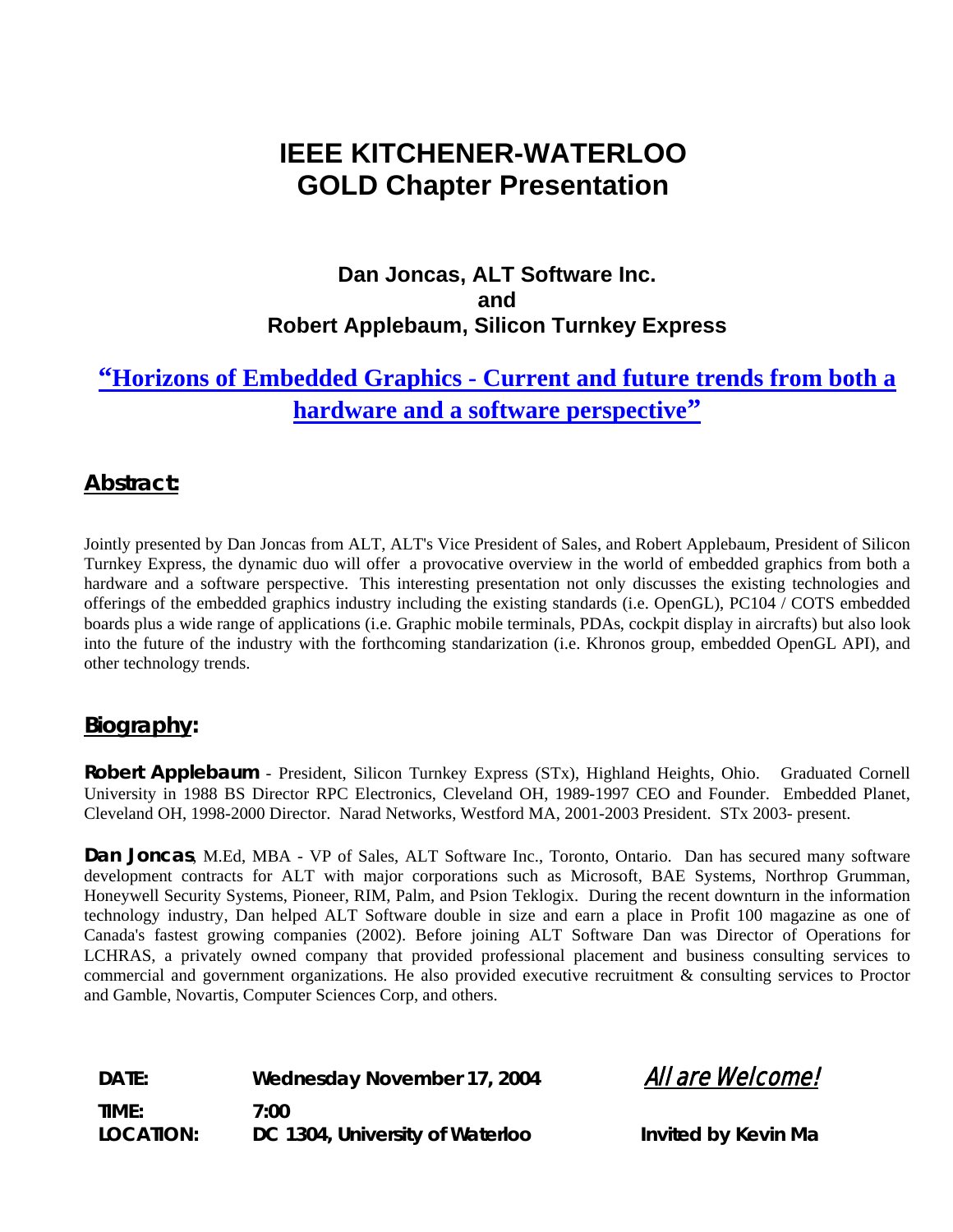#### **Company Profiles:**

**Silicon Turnkey Express** (STx) is a division of RPC Electronics, an EMS (electronic manufacturing services) provider to OEM (original equipment manufacturer) customers. Embedded Microprocessor Development Platforms: STx is a provider of both support and design services to semiconductor suppliers for their new microprocessor development systems as well as offering our own branded ODM production ready embedded microprocessor reference boards and software. RPC Semiconductor Products and Services: A fabless designer and manufacturer of both Application Specific Semiconductor Products (ASSP) as well as standard product silicon devices targeted for the embedded and military markets.

**ALT Software Inc.** ALT Software designs, develops and optimizes software for most operating systems and all categories of hardware adapters. Our multi-disciplinary development teams create, improve and add functionality to a diverse array of hardware and software products. ALT's Embedded Graphics team provides real-time, embedded, and safety critical OpenGL drivers and solutions. ALT's Development Services group offers professional application and system level software and hardware development services to organizations worldwide across a broad range of sectors. Our strengths are in hardware-related software engineering and